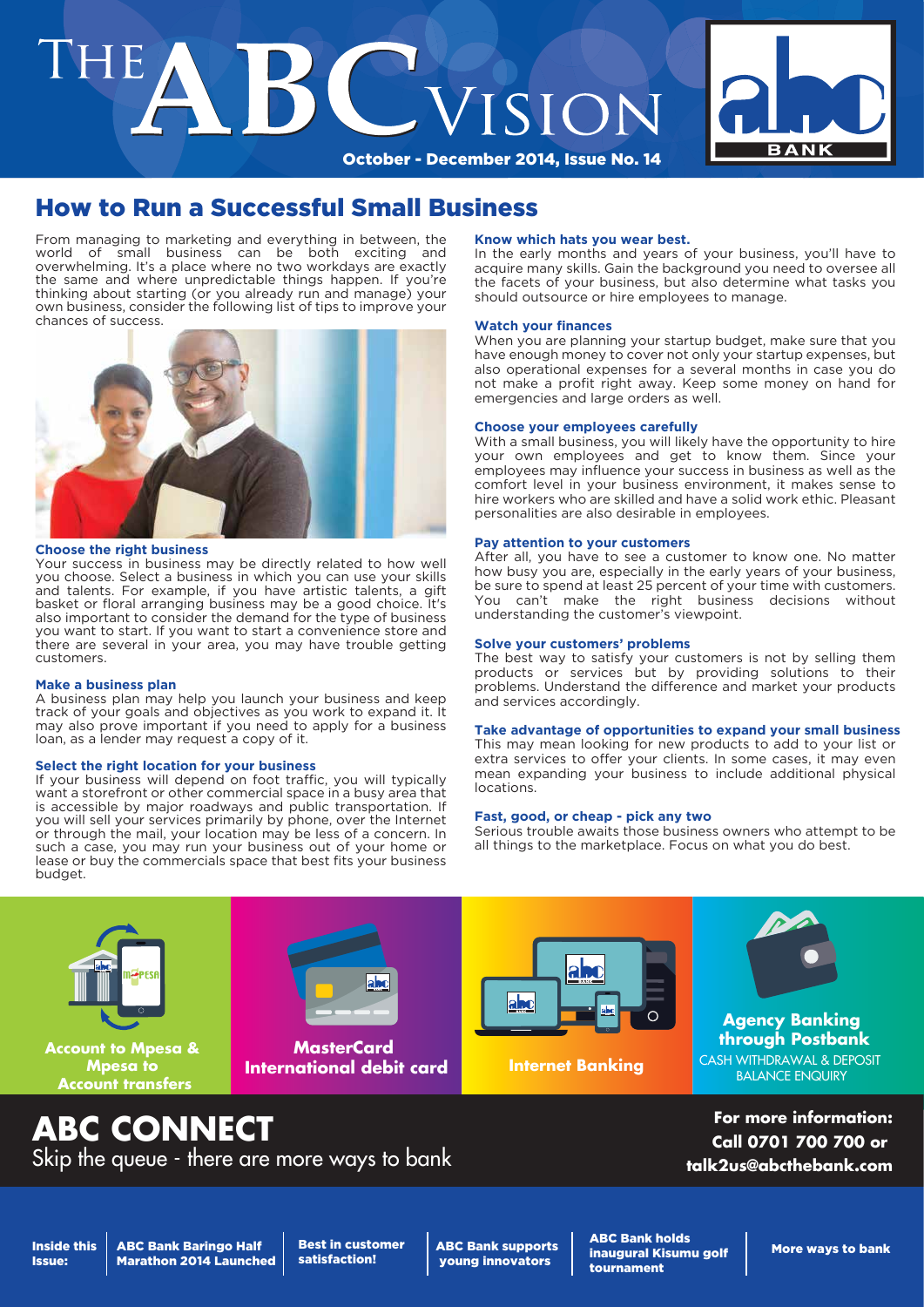

### *Greetings to you, esteemed ABC Bank customers!*

I wish to start by appreciating you for making us number one in a recent Customer Satisfaction Index survey by Infotrack Harris and Think Business. The survey, which was carried out among Bank customers, showed that you, our customers, value greatly the investments we have made in innovation and our commitment to delivering to your expectations.

I am also glad to inform you that we launched this year's edition of our flagship Corporate Social Responsibility initiative, the ABC Bank Baringo Half Marathon. The marathon will be on November 1st, in Kabarnet, Baringo County. Let me take this opportunity to invite you all to register for this marathon and come share in the fun.

Over this past quarter, we have continued with our innovative ways. We launched two revolutionary products, designed with you in mind- B2C money transfer service and ABC Bank USD Debit Card. The Bank or Business-to Customer (B2C) service enables you to transfer funds from your ABC Bank account to any Mpesa account using our upgraded Internet Banking platform. On the other hand, ABC Bank USD debit card makes it easier for you to make payment and withdrawal transactions in hundreds of countries.

We believe that these payment solutions will make it much more convenient for you to transact anytime, anywhere. We will soon launch a multi-currency card that will be an ideal travel companion. It will allow you to transact in many countries in any currency without incurring related conversion costs.

I encourage you to take advantage of our many products and services to enjoy a unique hassle-free banking experience. And you can rest assured we will not lag behind as your needs continue to evolve; we will walk with you every step of the journey to help you achieve the extra-ordinary in your personal and business aspirations.

*Wishing you well,*

Shamaz

Shamaz Savani, Group Managing Director.



ABC Bank General Manager Peter Kinyanjui presents a cheque donation to Kenyatta University Vice Chancellor Prof. Olive Mugenda in support of the university's Centre for Innovation Incubation. With him is ABC's Head of Information Martin Mutiga (right) and Head of Corporate Banking Mary Mulili (centre). On the left is the centre's Director Dr. George Kosimbei.



ABC Bank Group CEO Sridhar Natarajan speaks during the Retail Traders Association of Kenya (Retrak) forum sponsored by the Bank on 21st August 2014



ABC Bank Head of Corporate Banking Mary Mulili (right) presents the Bank's sponsorship cheque to Kenya Rural Sacco Societies Union Managing Director Mercy Njeru (center).



Left-right: Former athlete Wilfred Bungei, Athletics Kenya Official Barnabas Kitilit and Baringo County Sports Executive Edwin Riamangura register for the Baringo Half Marathon to be held on 1st November in Kabarnet, Baringo County.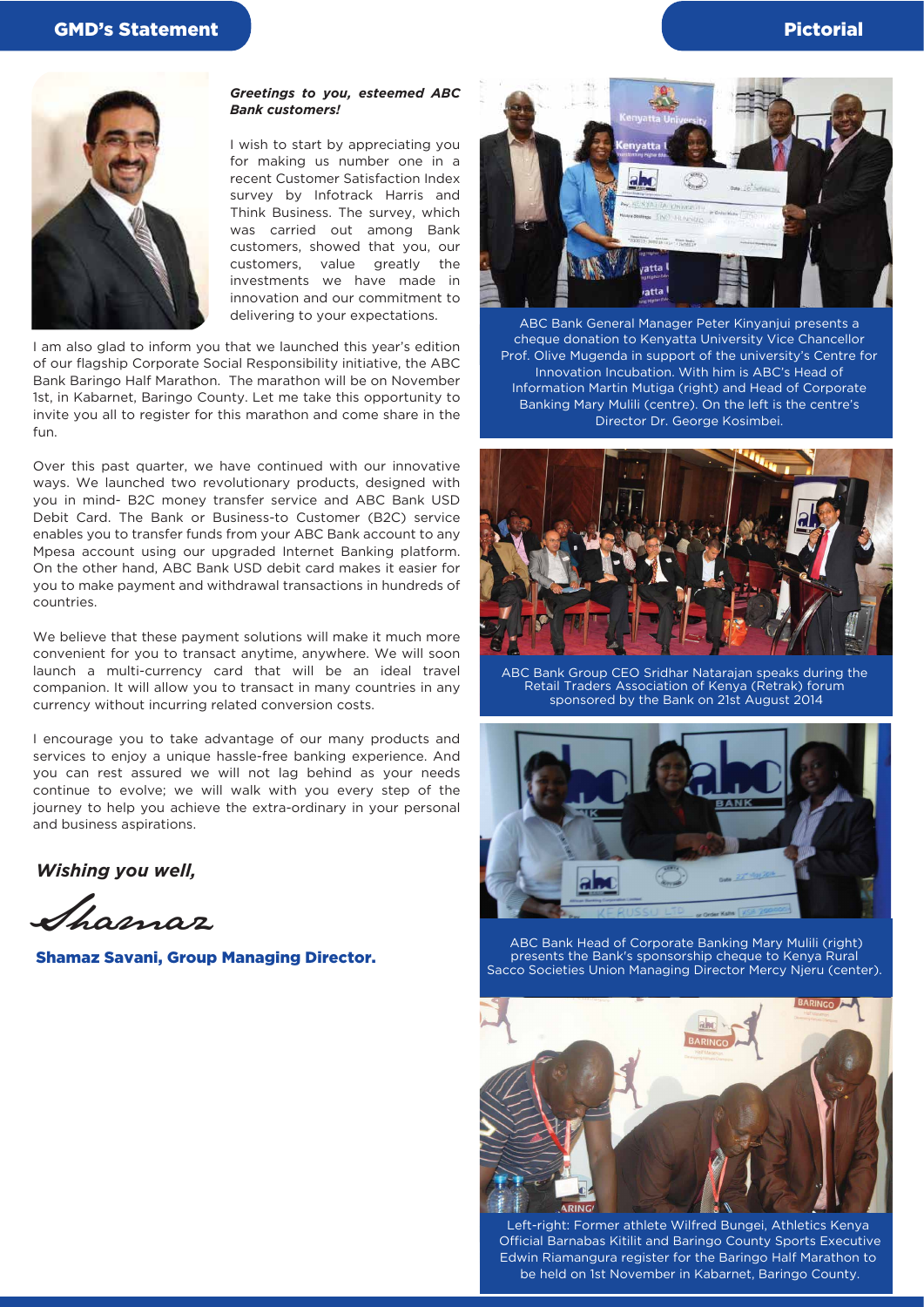### ABC Bank Baringo Half Marathon 2014 Launched



ABC Bank Group MD Shamaz Savani (centre) presents the sponsorship cheque to the Paul Tergat Foundation Chairman and marathon Patron Paul Tergat (left), flanked by Baringo County Governor Benjamin Cheboi during the launch. The Bank doubled the sponsorship kitty to Sh. 10 M this year, to go in to organizing the race and athletes development.

The ABC Bank Baringo Half marathon is on, bigger and better than ever! A colourful launch was held on September 25, with ABC Bank committing Kes 10m towards the event and athletes development. ABC Bank Baringo County Governor, H.E Benjamin Cheboi graced the launch, which also marked the beginning of the registration drive.

The marathon, to be held on 1st November, is our flagship Corporate Social Responsibility initiative, whose objective is to identify and develop young athletic talent to produce world champions. We have enhanced the stature of the marathon this year by introducing a schools category. Schools are registering teams of ten, both boys and girls, to compete in the 6 kilometer cross country race.

We are also working much more closely with the Baringo County Government and local communities at different levels. This is in line with our plans for cultivating ownership and sustainability of the initiative.

The Baringo Half Marathon is the brainchild of the renowned international athlete Paul Tergat through his Paul Tergat Foundation many years ago, and saw ABC Bank take up the title sponsorship last year. We have since transformed the marathon in to more than just a running event. Our main agenda is to identify and develop young talented individuals to become the next generation of athletics champions who will keep the Kenyan athletics torch burning on the international arena.

In last year's event, we identified 12 young promising athletes whom we have since placed under dedicated coaches in reputable training camps for preparation to become world champions. Some of them have already competed in both local and international events and performed very well.

For example, in the recently concluded Brookside East African Secondary Schools Games in Dar es Salaam, Alfred Barkach clinched the gold medal in the 10,000 meters race in 29 minutes. Others have taken part in international events in India, Japan, Morocco, and other countries.

Besides nurturing their athletic potential, we are also committed to their holistic development to help them lead successful lives off the track. To this end, we recently conducted a boot camp for them in Iten to equip them with basic life skills such as public speaking, handling media interviews, personal finance and investments and handling of legal/ sponsorship contracts.

We invite you to register for this year's marathon and follow our updates on our website

http://www.abcthebank.com/baringohalfmarathon or our Facebook Page ABC The Bank/ ABC Baringo Half Marathon.



Alfred Barkach, one of the ABC Bank-sponsored athletes shares his experience during the launch. Barkach recently won the 10,000 meters race in the East African Schools championships held in Dar es Salaam, Tanzania

### Best in customer satisfaction!



In a recent survey by Infotrack Harris and Think Business, ABC Bank was ranked as Best Bank in customer satisfaction of all Tier 3 Banks. According to the Customer Satisfaction survey, ABC Bank is also the most easily accessible bank. The survey, which was carried out among Bank customers, found that our customers value greatly the investments the Bank has made in innovation.

This is gratifying to us. Over the last two years, the Bank has made significant investments towards virtual banking: our internet banking, Account-to-mobile wallet, Agency Banking and our MasterCard international debit card are revolutionary solutions that give you peace of mind and set you free to make more out of your time wherever you may be in the world.

Thank you all for making us number one!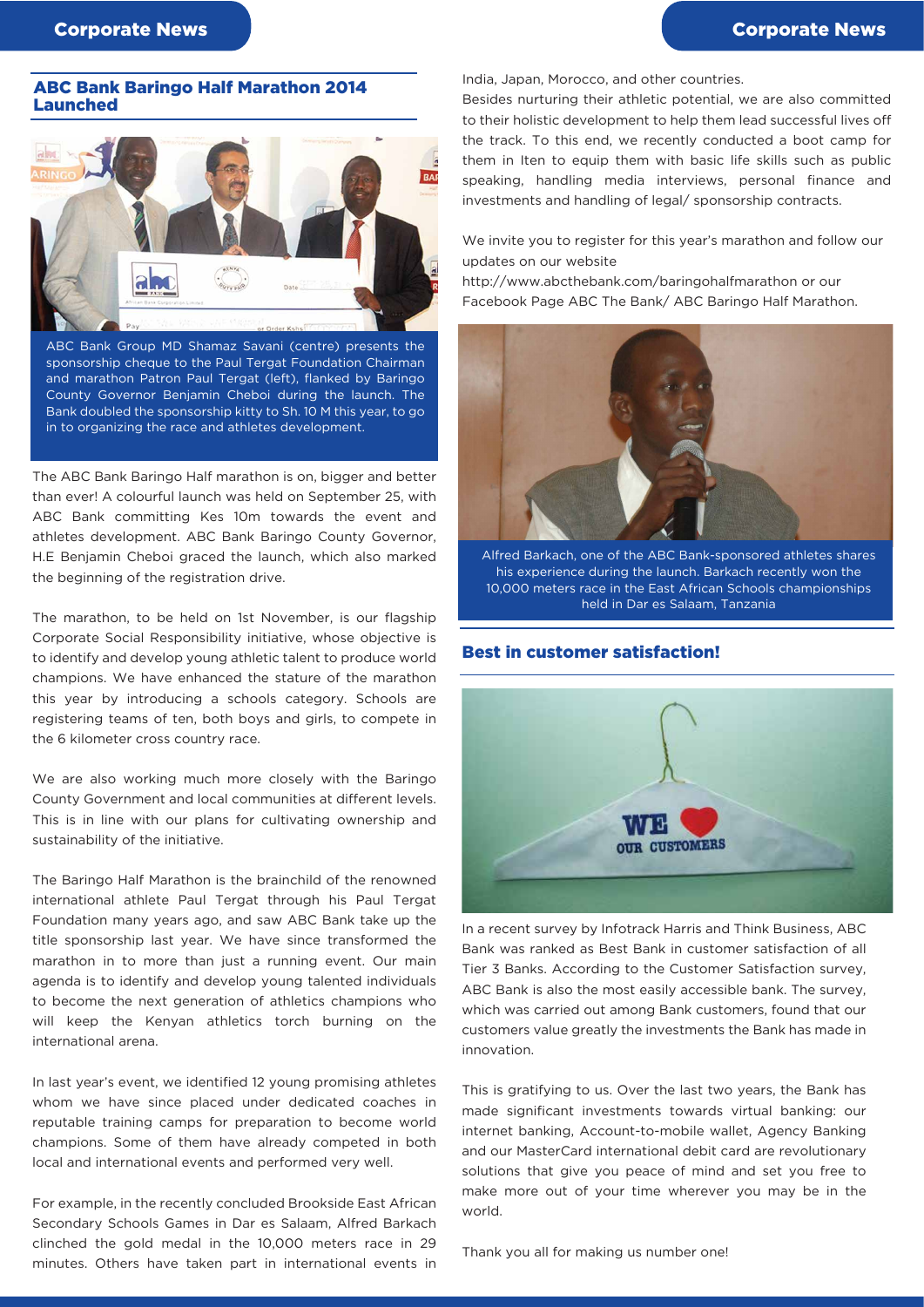# Your email password and You



One common challenge customers experience with their internet banking accounts is password blockage. Mostly, your password will get blocked if you forget it entirely or even just one character and enter the wrong one. The system allows you a maximum of three attempts before it blocks you. This can be a great inconvenience. If it happens to you, all you need to do is write an email to

talk2us@abcthebank.com requesting us to reset your password.

To safeguard your account and your funds against possible fraud, you are also advised not to give the following information to anybody:

**· Email login credentials-** This is because the person you give the details can impersonate you and communicate with the bank requesting for a password reset.

**·Internet Banking Login credentials -** the individual you give the login credentials can log in to your account and access your funds.

No bank official is permitted to request you for your log in details!

In case you access Internet Banking in public places e.g. cyber cafe, you are encouraged to do the following:

- Ensure you log out of your email account
- Log out of the system (computer)
- Ensure that you DO NOT allow the computer you are using to remember your email password.

Also follow the general security measures of handling a password such as:

- Do not write your password anywhere.
- Do not trust your password with any one e.g. friend or family, colleague, etc.

### More ways to bank

To bring our services closer to you, we have increased our channels and touch points. Wherever you are in the world, you can easily and conveniently access our banking services and products any time.

'More Ways To Bank' is our bouquet of tailor-made banking solutions, each serving your unique needs. They are:

- 1. Internet Banking
- 2. Account to Mobile wallet
- 3. Mobile Wallet to Account
- 4. Agency Banking through Post Bank
- 5. Master Card International debit card

Want to know more? Talk2us@abcthebank.com or call 0701 700 700 today.

### Visit any of our branches:

### **NAIROBI**

- Koinange Street Koinange Street, Nairobi
- Westlands Woodvale Grove
- Libra House Mombasa Road
- Industrial Area Dar es Salaam Road

Mombasa - Moi Avenue Lamu - Seafront, Lamu town Meru - Moi Avenue

Nakuru - Kenyatta Avenue Eldoret - Oginga Odinga Road Kisumu - Oginga Odinga Road

### OPENING HOURS:

MON - FRI : 8:30am - 4:00pm MON - FRI : 8:30am - 7:00pm (Westlands, Koinange, Eldoret) SAT: 9:00am - 1:00pm

# For more information contact us

53000

hebank.com

k.com/abcthebank

| $+254(20)426$      |
|--------------------|
| desialk2us@abct    |
| www.faceboo        |
| <b>Oabcbankken</b> |
| www.abctheb        |
|                    |



va

ank.com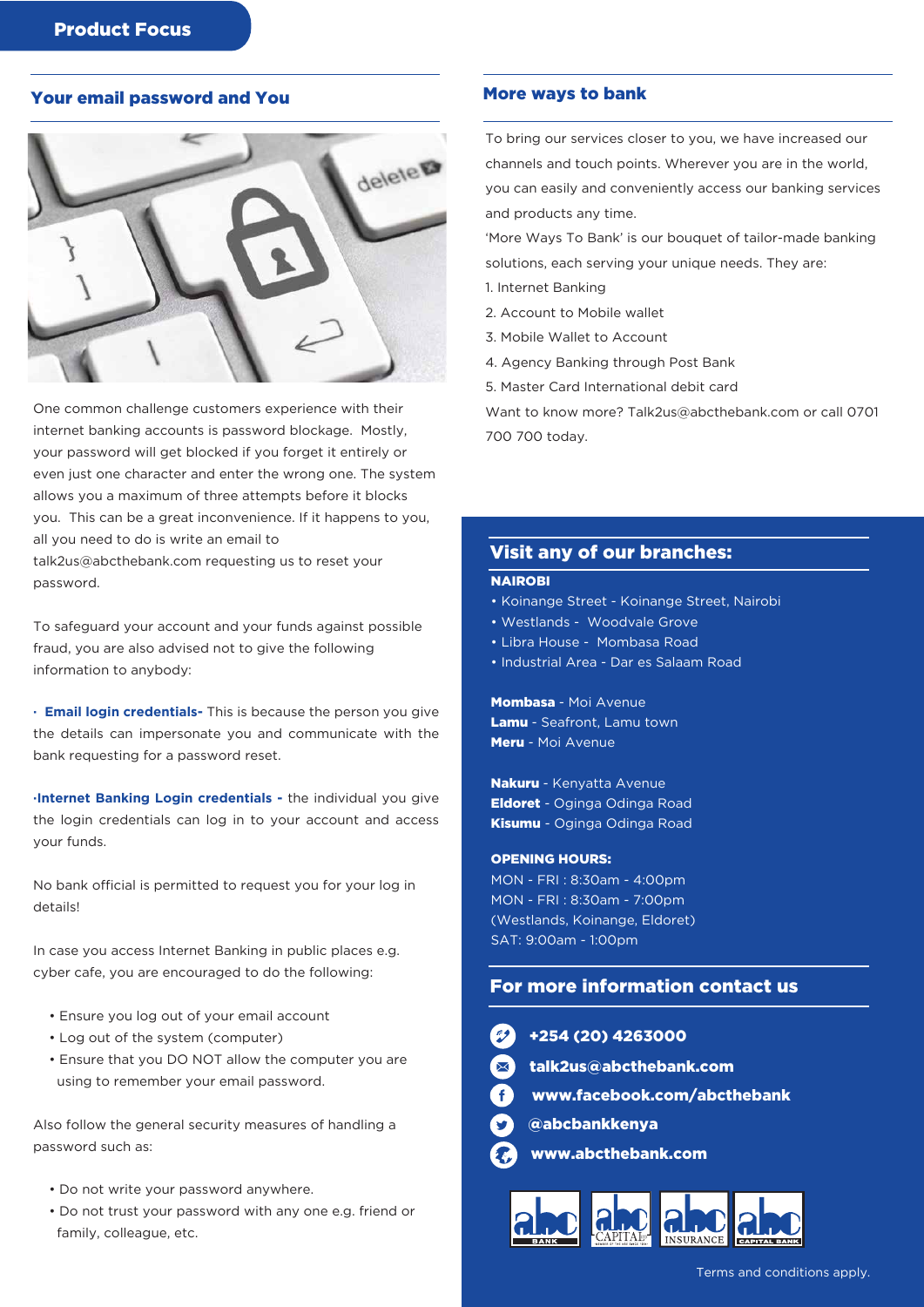### ABC Bank partners with Kenyatta University in support of young innovators



cheque donation to Kenyatta University Vice Chancellor Prof. Olive Mugenda.

On September 16th, the Bank joined hands with Kenyatta University by donating Ksh. 250,000 to support inventive students to realize their entrepreneurial potential. The university, through its Chandaria Business Innovation Incubation Centre, nurtures students with innovative ideas to transform them to viable enterprises.

Speaking when he presented the cheque to Kenyatta University Vice Chancellor, Professor Olive Mugenda, ABC Bank's General Manager Peter Kinyanjui underscored the importance of partnerships between corporates and institutions of higher learning, saying this would spur the improvement of educational standards in the country.

On her part, Professor Mugenda hailed ABC Bank for being the first bank to support the incubation program.

The donation is part of ABC Bank's CSR strategy to help the youth to discover and develop their talent. The Innovation Incubation Centre recently organized an investors' confidence to give students under the program an opportunity to show case their ideas and to link them with potential investors.

### ABC Bank holds inaugural Kisumu golf tournament

As part of our plans to increasingly connect and interact with customers, we started holding golf tournaments in different towns. We started in Eldoret several years ago and we are taking our golf caravan to more places especially where we have branches.

This September we held our inaugural tournament in Kisumu City, at the invitation of the Nyanza Club Lady Captain Ruth Kwasi. Our customers there gave us a warm welcome and came out in large numbers with their clubs to play with us

This created a wonderful platform for us to talk to, listen, and understand the needs of individual customers and businesses in the lake side city. We will use these experiences and feedback to tailor our services to suit customer needs and aspirations.



ABC Bank Group CEO Sridhar Natarajan (2nd left) presents the overall winner's prize to Evans Manono (right) during the prize giving ceremony.





Kisumu Branch Manager Douglas Okiring presents a prize to Nyanza Club Lady Captain Ruth Kwasi